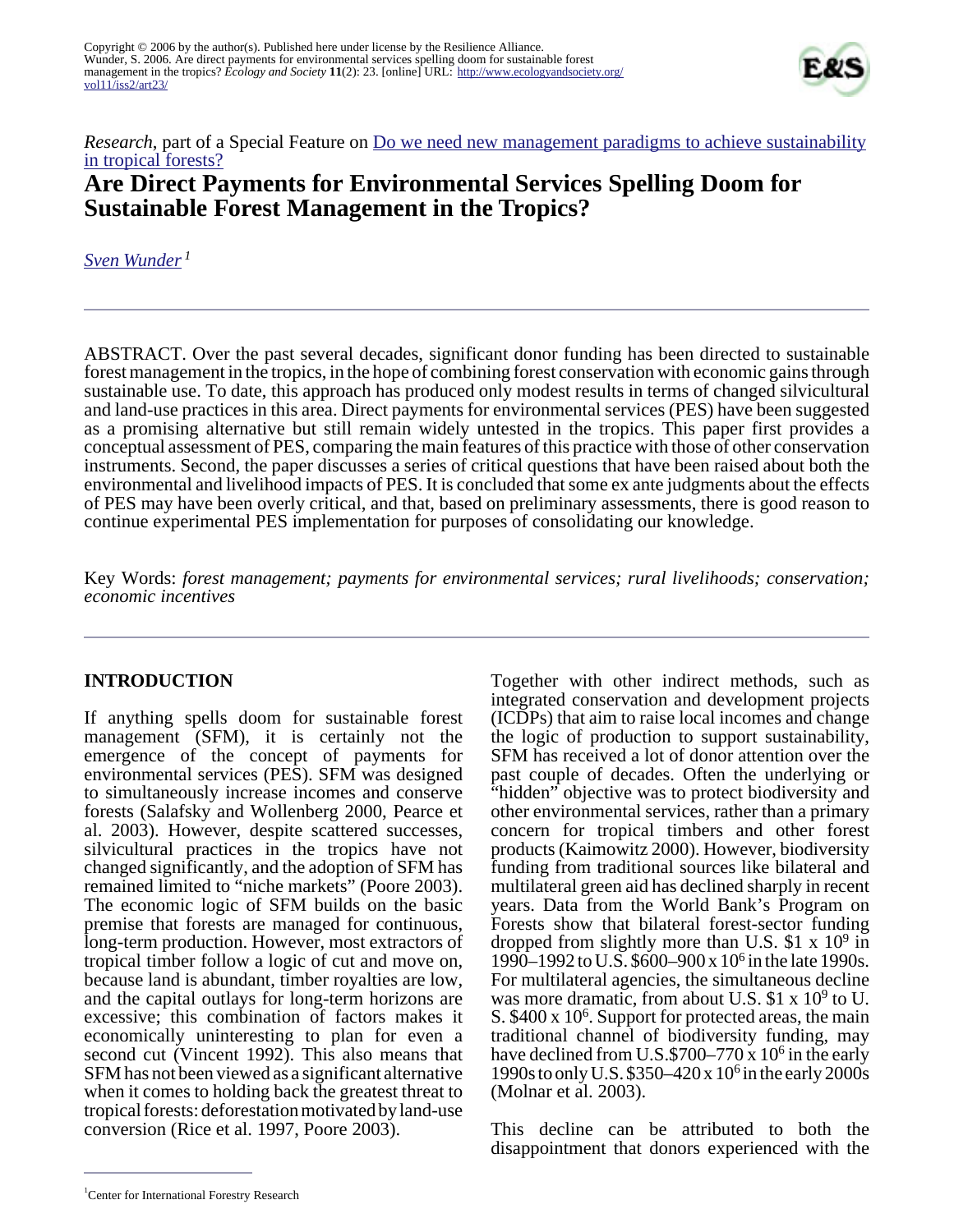results of biodiversity-oriented development assistance, including SFM, and an incremental shift in general priorities from the environment toward poverty alleviation. Private-sector funding for biodiversity has increased markedly, but from a very small base that is clearly insufficient to offset the decline in bilateral and multilateral assistance. Private foundations may spend up to U.S. \$150 x 10<sup>6</sup> annually, whereas other private-sector sources contribute in the range of U.S.  $$20-30 \times 10^6$  a year (Molnar et al. 2003). Much private-sector funding for biodiversity has been channelled through the three largest conservation organizations: the World Wildlife Fund, The Nature Conservancy, and Conservation International (Chapin 2004). Because the private sector usually favors quid pro quo approaches, this structural shift in funding may eventually lead to a contingent, business-type approach to conservation, of which PES is a prime example.

In other words, the limited success of SFM and other indirect tools has certainly prepared the ground for a sustained interest in direct tools such as PES. However, it would be an oversimplification to expect that PES could just replace SFM. As will be shown below, there can, in fact, be synergies between SFM and certain types of PES, with options for combining the two in conservation strategies.

This paper is divided into two parts. The first defines PES and discusses their conceptual peculiarities compared to other conservation tools. The second responds to a critique of PES (Karsenty 2004) presented at the 2005 conference of the International Union of Forest Research Organizations in Brisbane that forms the backdrop for this Special Feature. First, I will sum up Karsenty's appraisal and then discuss his specific points regarding the efficacy, fairness and equity, and legitimacy of PES schemes.

### **DEFINING PAYMENTS FOR ENVIRONMENTAL SERVICES**

So far, the literature has not formally defined payments for environmental services (PES). For field work carried out by the Center for International Forestry Research in Bolivia, Ecuador and Vietnam, we used five simple criteria to describe the PES principle (Wunder 2005):

- **1.** a voluntary transaction in which
- **2.** a well-defined environmental service (ES), or a land use likely to secure that service,
- **3.** is being "bought" by at least one ES buyer
- **4.** from at least one ES provider
- **5.** if, and only if, the ES provider secures ES provision, i.e., conditionality.

Compelling theoretical arguments have been made that PES schemes are more cost-effective than integrated conservation and development projects (Simpson and Sejo 1996, Ferraro and Simpson 2002). Although PES have long existed in developed economies, they remain poorly tested in developing countries. There are many incipient initiatives (Landell-Mills and Porras 2002, Pagiola et al. 2002), but for implemented PES schemes with money really changing hands in a conditional way, one is typically referred only to Costa Rica and a dozen other pioneer projects, mostly in Latin America. Four types of PES currently dominate:

- **1.** carbon sequestration and storage, e.g., a northern electricity company pays farmers in the tropics to plant and maintain additional trees;
- **2.** biodiversity protection, e.g., conservation donors pay local people to set aside or naturally restore areas to create a biological corridor;
- **3.** watershed protection, e.g., downstream water users pay upstream farmers to adopt land uses that limit deforestation, soil erosion, flooding risks, etc.; and
- **4.** landscape beauty, e.g., a tourism operator pays a local community not to hunt in a forest in which tourists view wildlife.

At least four labels have been used to describe the remuneration mechanism, i.e., the "P" in PES: payments, markets, rewards, and compensation. As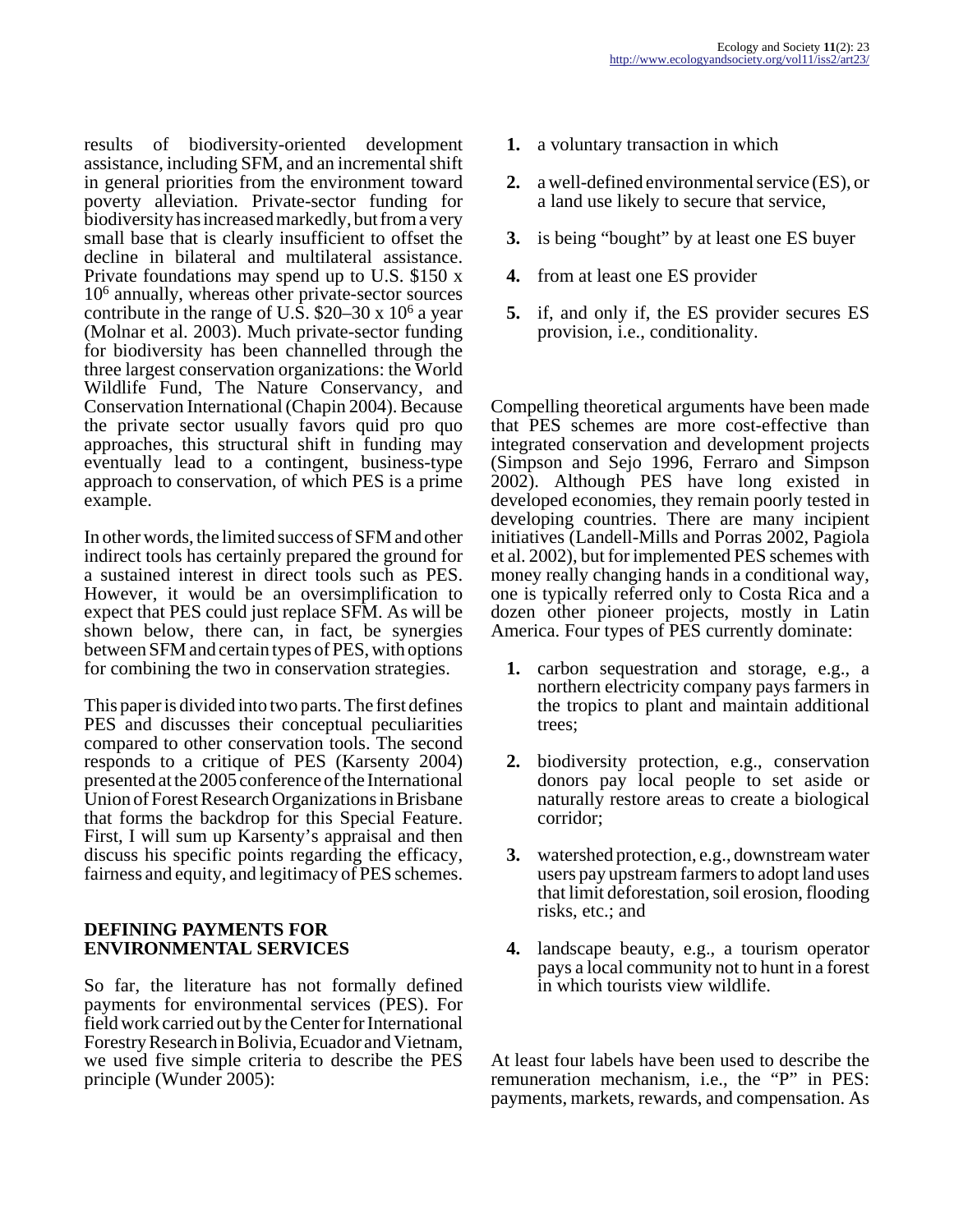discussed in Appendix 1, the choice of term implies different expectations as to what the mechanism should achieve. Is it the competitive interaction between multiple agents (markets), a just and equitable price for services rendered (reward), or the recompense for a cost the service supplier has suffered (compensation)? Terminology can trigger different political and ideological associations, which in turn can jeopardize the adoption of a particular strategy (Wunder and Vargas 2005). In the following sections, we use "payment" as arguably the most generic term.

#### **COMPARING PAYMENTS FOR ENVIRONMENTAL SERVICES TO OTHER CONSERVATION TOOLS**

What features distinguish payments for environmental services (PES) from other conservation approaches? Figure 1 ranks a set of conservation approaches according to two criteria: (1) the degree to which they rely on economic incentives and (2) the extent to which conservation is targeted directly rather than integrated into broader development approaches. It should be noted that the approaches as described are not mutually exclusive; they could be combined in conservation strategies.

### **Command-and-control regulations**

These regulations are tools for implementing legal instruments that prohibit environmentally damaging uses, expropriate owners, create strictly protected areas, and support other interventions targeted directly at resource protection. They do not aim to alter development paths or use economic incentives unless corruption turns these regulations into de facto unofficial taxes. They are thus located in the lower right-hand corner of Fig. 1 and stand in stark contrast to the voluntary, flexible character of PES. However, PES can coexist with, or even be enhanced by, command-and-control measures; for example, the Kyoto Protocol preconditioned the carbon-mitigation markets in which PES schemes have been widely used.

### **Sustainable forest management**

Sustainable forest management (SFM) and similar resource-use improvements also directly pursue conservation by influencing production and extraction processes, e.g., through reduced-impact logging. Technical modifications in production are the main instrument here, although economic incentives such as those embedded into forest concession systems can also play a role.

### **Integrated conservation and development projects**

In the lower left-hand cluster, integrated conservation and development projects (ICDPs) are by their very nature the opposite of direct. They are noncontingent and explicitly integrate conservation and development concerns, looking for "conservationby-distraction" and "less-poverty—less-degradation" effects. Raising community incomes from environmentally friendly activities is the main ICDP pathway toward sustainable development. ICDP efforts include local institution- and capacitybuilding, environmental education, and "buying" local conservation goodwill through benefit transfers. Economic incentives play a variable role in ICDPs. Unlike PES, ICDPs require investments in alternative production modalities. They are projects or programs that are often surrounded by mutual expectations of holistic and sometimes paternalistic interventions. In contrast, PES are designed as transactions that may be sensitive to local development dynamics, but without pretending to hold community hands. PES are simply about selling and buying services to achieve more rational land-use patterns. Eventually, PES-ICDP hybrids, such as contingently financed integrated projects, could increasingly emerge.

### **Social markets**

Adjacent to ICDPs are the so-called " social markets " (Heyman and Ariely 2004), which comprise systems of reciprocity and exchanges of favors at different social scales. By definition, these systems are not monetary. Social markets are often traditional systems that have evolved locally over time. Points of leverage for conservation include moral persuasion, social pressure, or promised favors, all of which are factors closely linked to integrated social systems and development processes, rather than to direct conservation.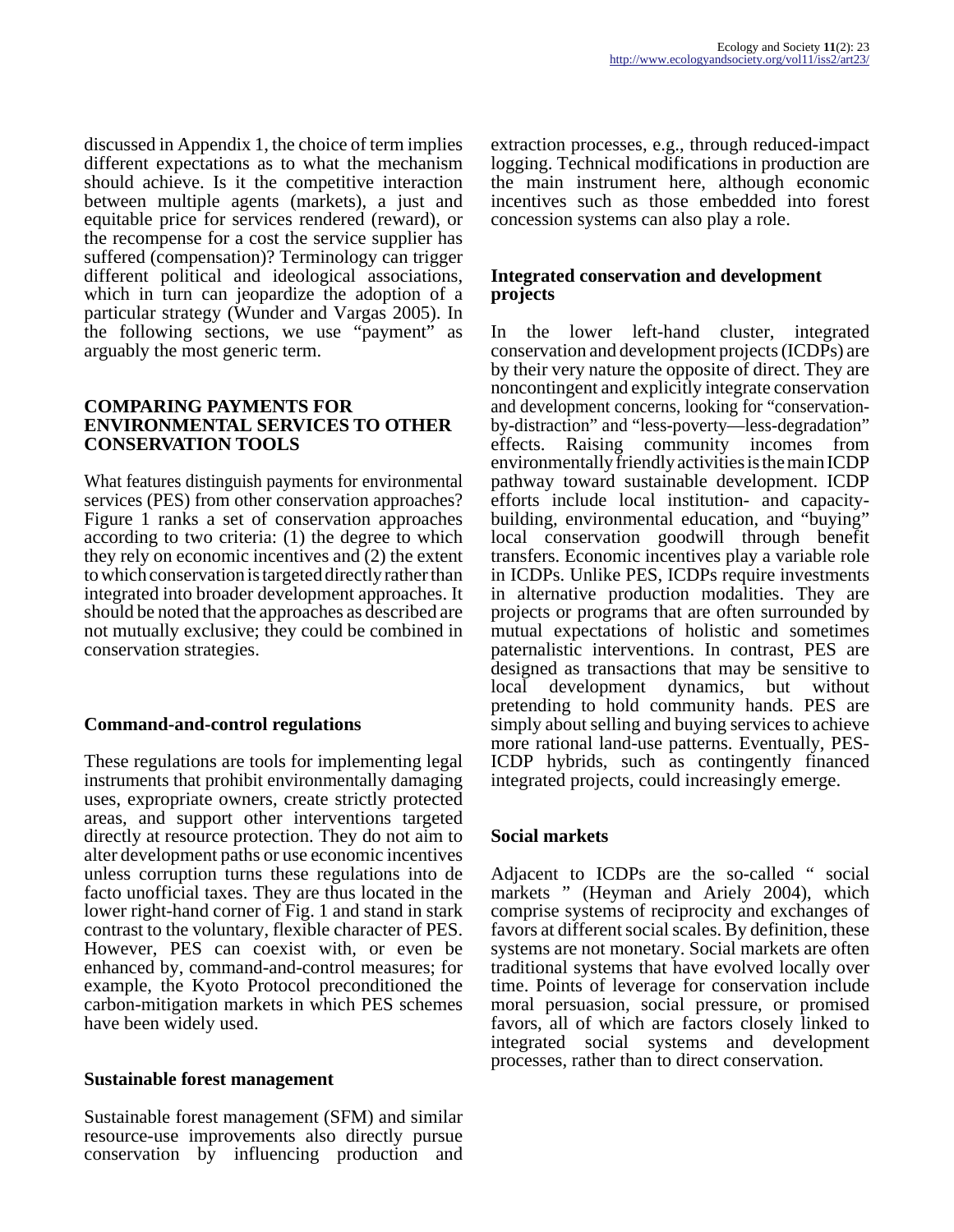**Fig. 1**. Comparing payments for environmental services (PES) to other conservation approaches. ICDP stands for integrated conservation and development project, and SFM stands for sustainable forest management.



### **Environmental taxes and subsidies**

PES belong to the family of approaches that rely heavily on economic incentives (top of Fig. 1); in fact, incentives are at the very core of PES. Although, PES could in principle merely be rewards that do not function as incentives (see Appendix 1), most service buyers are only willing to make additional payments for additional services. In this respect, PES resemble incentive-based environmental taxes and subsidies. The latter aim more at changes in broader patterns of production and resource use, whereas the PES approach of purchasing conservation conditionally is even more direct. The ecological value-added tax program practiced in several Brazilian federal states is a borderline case between PES and fiscal environmental instruments: federal states use tax transfers to reward municipalities for the size and quality of conservation areas for watershed protection and recreational benefits (Grieg-Gran 2000, May et al. 2002).

### **Product certification**

Ecological price premiums linked to product certification can be seen as overlapping with PES. For instance, certain biodiversity-friendly agroforestry practices and products such as bird-friendly, shadegrown coffee are being sold through the vehicle of certified products (Pagiola and Ruthenberg 2002). These product-embedded eco-premium schemes are not area-specific, but they satisfy the five PES criteria given above. Certified timber usually fetches a higher market price, mainly because the buyers recognize the environmental service embedded in its production. Certification of forest products can be seen as the economic counterpart of sustainable forest management (SFM), i.e., it provides incentives for SFM implementation, arguably creating an overlap between PES and SFM. Hence, there need not be a fully antagonistic relationship between the two, as provocatively asked in this article's title. Consequently, it is not really necessary to discount SFM completely as a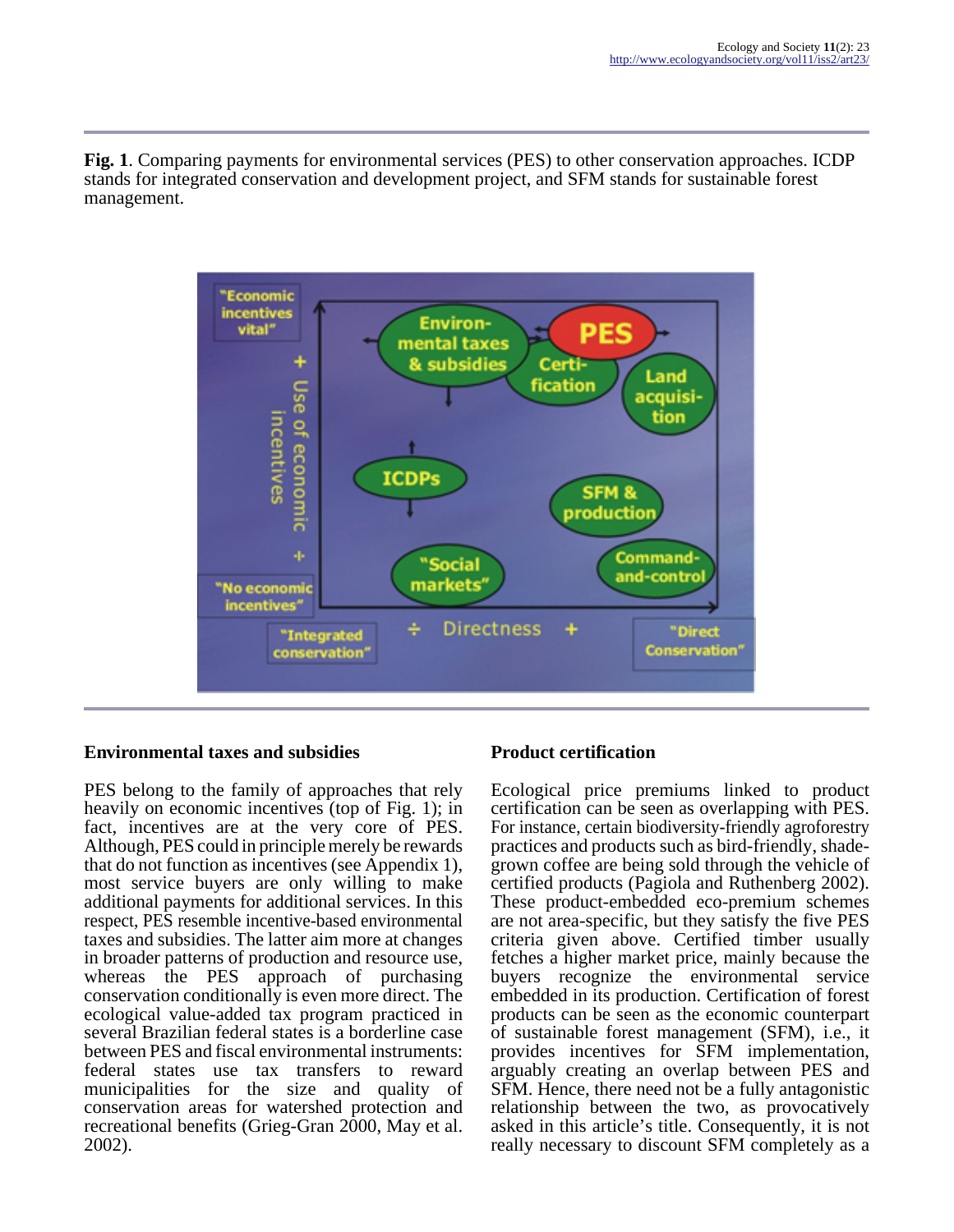conservation tool (Niesten and Rice 2004) to make a positive case for PES.

# **Land acquisition**

Land acquisitions for conservation, and similar measures such as buying out logging concessionaires, are one-off solutions aimed at eliminating environmentally problematic actors. PES normally do not involve changes in land tenure; instead, they are involved in deals negotiated with these actors. PES might thus be cheaper and more adaptive; for example, the local people need not be expelled, and the conservation buyer does not have to worry about enforcing land tenure. Conversely, setting up and running a PES scheme could over time require higher transaction costs for, e.g., negotiation, monitoring, etc. than once-and-for-all land purchases, and PES deals could be violated or cancelled. Notably, land purchases are fully direct; they have no significant posterior integrated conservation-development dimension. However, PES do have development effects: PES receipts change local livelihood dynamics through income, consumption, and labor and land markets. This can either strengthen or weaken conservation by affecting the sustainability of the PES deal itself or through unexpected environmental side effects. These indirect feedback loops triggered by PES development dynamics are sometimes forgotten by those who see PES purely as direct conservation.

#### **THE CRITIQUE OF PAYMENTS FOR ENVIRONMENTAL SERVICES**

A vivid debate about payments for environmental services (PES) has developed despite the fact that little has actually been published on the use of PES in developing countries. PES advocates stress that innovation is urgently needed because current conservation approaches provide too little value for declining funding; that PES can mobilize new, especially private-sector, funding; and that poor communities selling environmental services will improve their livelihoods (Ferraro and Kiss 2002, Pagiola et al. 2002, Niesten and Rice 2004). Sceptics, however, fear that PES will bring back the fences by decoupling conservation from development, that asymmetric power distribution will enable powerful conservation consortia to deprive communities of their legitimate land-development aspirations, that hard-fought gains in forest

management practices will be wasted, and that commercial conservation may erode culturally rooted not-for-profit conservation values (Vogel 2002, Bulkan 2004, Karsenty 2004, Karsenty and Nasi 2004, Romero and Andrade 2004).

In the following, I will discuss the main points against PES schemes raised in the critique by Karsenty (2004), which can be seen as a good representative of this sceptical PES outlook. His paper reviews three PES mechanisms: conservation easements, tradeable development rights, and conservation concessions. Tradeable development rights are an instrument developed around a quantitative ceiling on land development that allows individual agents to buy or sell their individual allowances. Conservation easements are compensated permanent caps on individual land-development rights. Both measures are widely used in developed countries, but the latter have also been applied, e.g., in Minas Gerais, Brazil. Conservation concessions are similar to easements, but are time-bound landdevelopment caps, often introduced to compete directly with use-related concessions, e.g. for timber, and have been used by Conservation International on a pilot scale.

All three tools potentially satisfy the five simple criteria defined in the second section, although, for tradeable development rights, the fulfillment of the criteria involving at least one provider and conditionality will depend on the specific design of the scheme. Karsenty selectively evaluates these PES tools based on three desirability criteria: environmental and economic efficacy, equity, and legitimacy. In the following sections, I will discuss each of Karsenty's criteria, drawing on both theoretical arguments and empirical results.

#### **ARE PAYMENTS FOR ENVIRONMENTAL SERVICES ENVIRONMENTALLY AND ECONOMICALLY INEFFICIENT?**

In terms of efficacy, Karsenty notes that all three types of payments for environmental services (PES) allegedly depend on market institutions and welldefined land rights, which in the agricultural frontier zones of most developing countries are illusory because " ... non-agricultural land is only exceptionally a freely transferable marketable good" (Karsenty 2004:5; Karsenty's translation from the French). Second, control systems are deficient, an argument that especially jeopardizes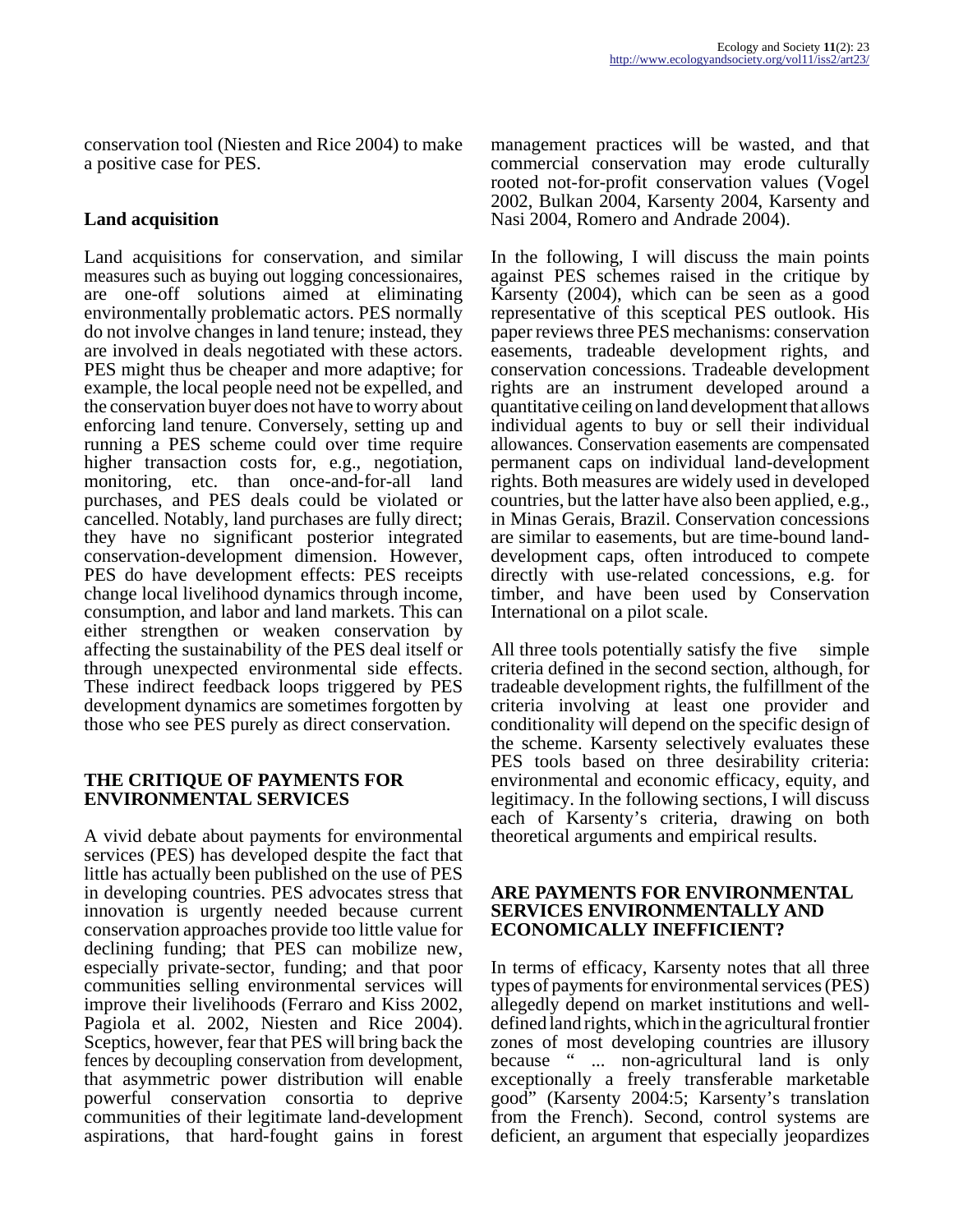tradeable development rights. Deforestation also has profound institutional roots and is sometimes promoted by existing legislation. Finally, conservation concessions in particular compensate landholders for lost revenues from primary resources when they opt against extraction or conversion, but concessions do not pay for the jobs, tax revenues, and added values lost by downstream actors.

In my view, some of these points are important, and may even impede the establishment of PES. If the land user has no de facto control over the land, he or she cannot act as a reliable service provider because he or she cannot effectively exclude external actors who might endanger the provision of services. However, it should be noted that PES do not require land sale rights or even fully formalized land tenure rights. For most PES, it is sufficient that the landowner has effective rights of exclusion (Wunder 2005). In Costa Rica's national PES scheme, indigenous community land is enrolled collectively; a recent legal change also made it possible for informal individual landholders without land title to participate. Collective bundling of individual smallholder contracts with internally loose boundary definitions is another way to ease this type of constraint. The share of forestland controlled by local communities and smallholders is already significant, and the amount is rapidly rising, providing for a more optimistic land tenure outlook (White and Martin 2002). However, Karsenty's caveat remains fully valid when no effective rights of exclusion exist, e.g., in open forest frontiers with active land grabbing, or when land and resource rights overlap between communities. In these contexts, which are quite common in the tropics, PES are not applicable unless an accompanying negotiation process explicitly clarifies land rights.

The governance framework is vital for any tool, such as tradeable development rights, that depends directly on command-and-control regulations. A scheme with deficient enforcement could easily lead to more environmental damage, e.g., if the environmental service buyer causes more deforestation, but the environmental service seller does not make the corresponding reduction, as required. Many PES tools need to create their own institutional governance framework, such as negotiation, monitoring, and enforcement mechanisms, which may often be challenging and costly, if not outright impossible. PES implementation may be

problematical when the indigenous culture is not familiar with the concept of a contract, or when its internal organization is incapable of enforcing collective restrictions on resource use. However, it should be noted that, under any circumstances that completely defy governance, many non-PES conservation actions might be equally hard to implement.

The value-added argument is important for activityreducing schemes that cap current or planned landdegrading uses, whether for forest extraction or agricultural conversion. Some of the poorest of the poor, e.g., landless farm hands, timber workers, hunters, firewood and charcoal extractors, involved in these activities do lose out when they are curbed. In a planned conservation concession in Indonesia, wealthy timber barons and the national economy would also lose access to sizeable economic rents if forest conservation replaced timber harvesting (Wunder et al. 2004).

However, there are three counterarguments that should be considered. First, this lost value-added effect is not specific to PES but applies to any conservation action that effectively limits land degradation. Second, some PES are activityenhancing rather than activity-reducing, and thus increase employment options. For instance, a scheme in Costa Rica, Nicaragua, and Colombia rewards the introduction of silvopastoral techniques on treeless pastures, implying environmental investments in the landscape (Pagiola et al. 2005). PROFAFOR (Programa Face de Forestación), a carbon-sequestration PES program in Ecuador, plants trees on degraded, extensively used lands, thus stimulating rural employment (Albán and Argüello 2004). Downstream effects thus depend on the specific labor intensity and income generation of PES land uses, compared to the activity PES replace. Among Karsenty's three instruments, tradeable development rights ensure economic efficiency gains and should thus stimulate economic activity in net terms, rather than reducing it. Third, even activity-reducing PES imply money inflows into cash-poor marginal zones and/or inflows of foreign exchange into dollar-poor national economies. The multiplier effects could more than outweigh the activity-reducing effect of land-use caps on development.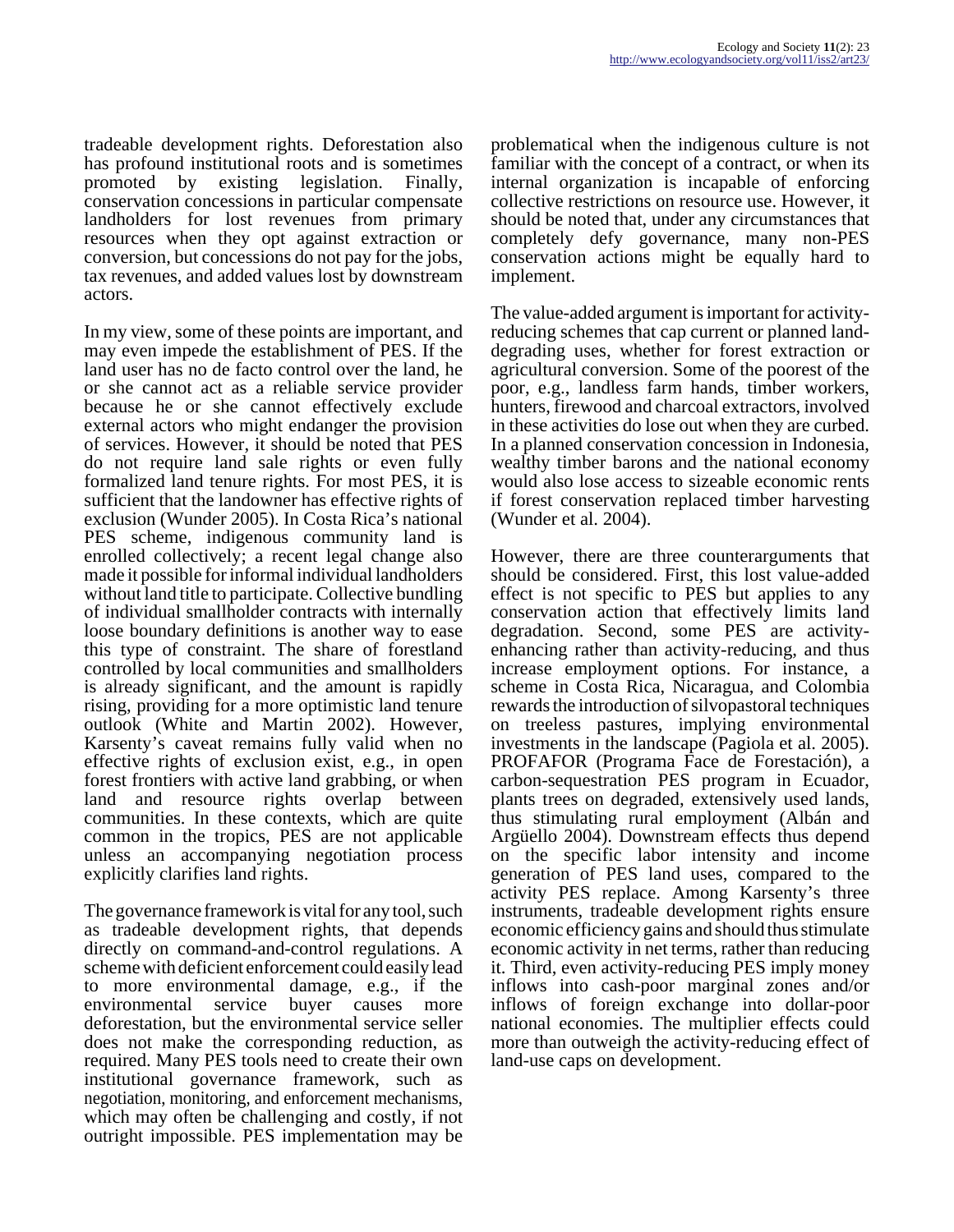### **ARE PAYMENTS FOR ENVIRONMENTAL SERVICES FAIR AND EQUITABLE?**

Karsenty's fairness argument has three components: lost value-added as discussed above, the right price for conservation concessions, and undesirable *rentier* features. First, the right price argument states that many forestry concessions are currently underpriced from the point of view of the client because of limited competition, corruption, etc. If the per-hectare rates for conservation concessions are equal to the going rate for timber concessions, this would mean that conservation could allegedly be obtained "on the cheap."

Is this static argument against conservation concessions really valid? If a new bidding agent is introduced into a monopolized, oligopolized, or corrupt game, competitiveness and the stumpage prices that resource owners receive are likely to rise. It is thus perfectly understandable that the representatives of the timber sector oppose the idea of opening up forestlands to conservation concessions, as observed by this author in the debate around the proposal for a new Brazilian concession law at the PNF-IMAZON-CIFOR Seminar in Belém in February 2004. PES are simply an unwelcome competitor, likely to drive up the fees that the timber industry must pay to landowners such as the State, the local communities, etc., who are thus very likely to gain from the introduction of PES. In a game theory model built around communities and timber companies in East Kalimantan, Indonesia, it was shown that offering PES for conservation concessions in competition with timber firms would raise the bargaining position of and the meagre timber fees currently being paid to local communities; this represents an economic benefit that is likely to predominate over any conservation effect of implemented PES (S. Engel and C. Palmer, *unpublished manuscript*). In other words, merely offering PES options can yield local livelihood benefits, even if no PES deals are actually cut.

Karsenty's next argument is that conservation concessions would keep local people in a poverty trap because, in exchange for PES, they would be forced to abandon local development totally or at least partially. This would reduce economic activities to a scale " ... the limited extent of which can be imagined" (Karsenty 2004:7). By becoming passive nature-based *rentiers,* paid to do nothing, people would lose the dynamism, learning-bydoing, and innovation gained from producing commodities. Local inequities and envies would emerge, and aspirations to eliminate poverty would be buried forever.

This argument rests on the combination of a misconception and a dubious assumption. The dubious assumption is that local people in a baseline scenario without conservation concessions would necessarily be in the process of developing. In Central Africa where Karsenty works extensively, the most significant threat to forest conservation, and thus the activity most likely to be replaced by conservation concessions, is subsistence itinerant farming with its static technologies and very low returns. Has there been any sign over the last few centuries that this activity will eventually produce endogenous, dynamic, learning-by-doing development effects, with the prospect of lifting people out of poverty? Also, Karsenty is right that a rent-seeking mentality can have extremely negative effects on development. Nevertheless, staying in the Central African context, this rent-seeking behavior is already very much present, because the local inhabitants are already seeking income from oil and mineral revenues on a scale that belittles any rents a conservation concession could ever produce. When these natural resource rents peak, rural people seek their share by migrating to the cities in which rents are spent and converted to the demand for goods and secondary employment. Conservation concession payments would produce much smaller but rural-based rents, thus decreasing the likelihood of massive urban migration, arguably a positive development effect.

The misconception in Karsenty's poverty-trap argument is that capping land use would also automatically mean capping development. Most rural households, especially the poorest ones, have highly diversified livelihoods, often combining many on-farm and some off-farm income sources to make ends meet. Personally, I do not know of any operating PES scheme in which the local people have fully, or even predominantly, lost their rights to land development. For instance, in the Pimampiro watershed scheme in Ecuador, PES participants gave up their rights to deforest a particular upper watershed, but they continue to cultivate land that has already been cleared, including on plots they own at lower altitudes (Echavarría et al. 2004). In the same country, the PROFAFOR program pays upland communities to set aside extensively degraded pastures for carbon-sequestrating plantations,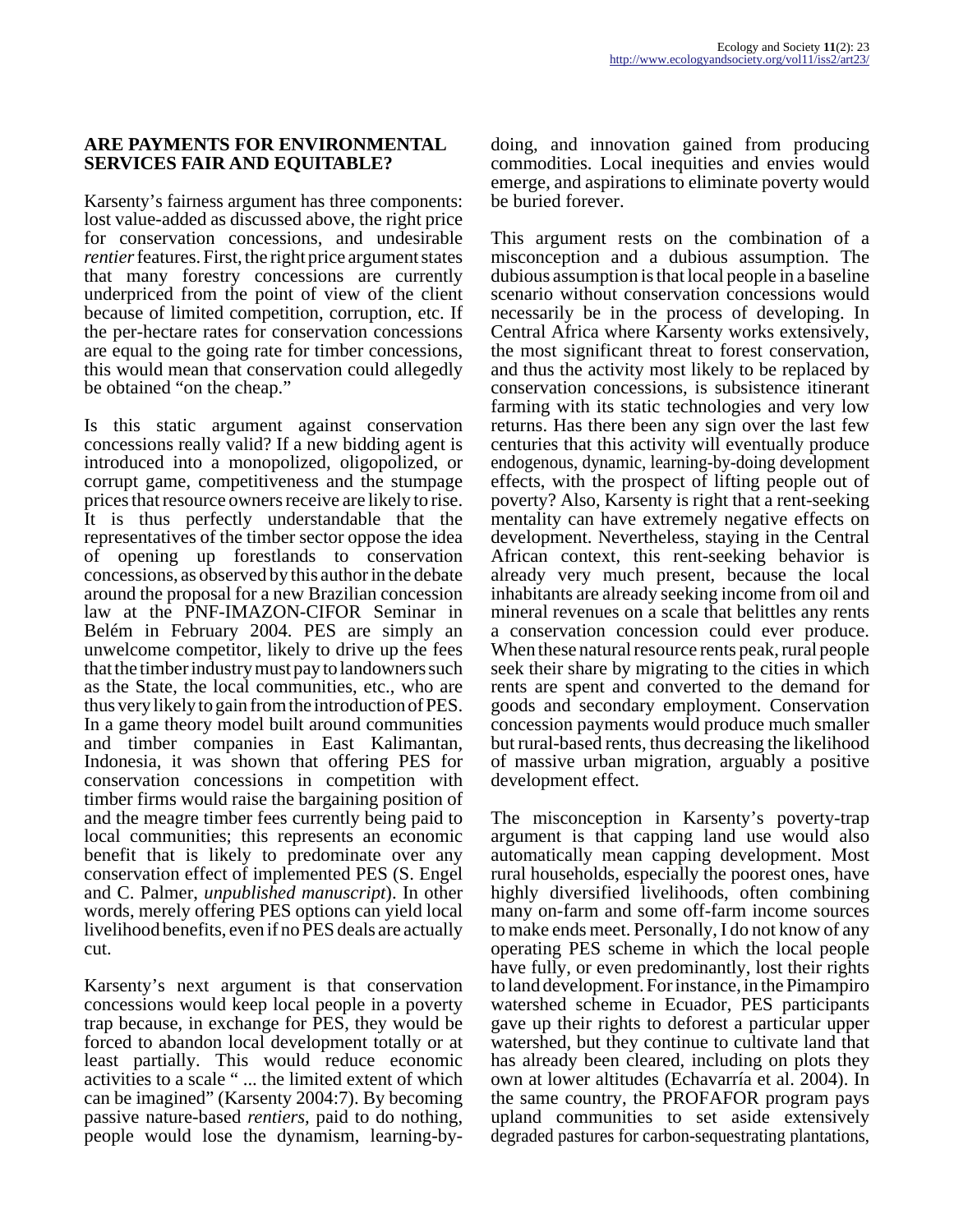but most communal lands continue in production (Albán and Argüello 2004). For larger national systems like the one in Costa Rica, landholders normally also enrol only a share of their farmlands in PES programs and reinvest some of their PES receipts in the remaining agricultural lands, thus making them more productive. In other words, in the world of real, existing PES recipients, there are no pure *rentiers* whatsoever in sight.

One should thus examine not only the land development constraints that affect the local people but also what happens to their wider asset endowments. PES schemes typically provide inflows of financial capital, the shortage of which often limits local production and welfare more than land availability does. In extreme cases, the side effects of the economic development enabled by reinvested PES revenues, e.g., increased numbers of livestock, may pose an environmental problem of their own.

Karsenty mentions that some buyers of environmental services have invested in the local social and physical infrastructure, generally for purposes of goodwill and public relations. In addition, even evaluations of PES that are mainly critical have acknowledged that such schemes tend to provide significant nonincome benefits such as de facto strengthened land tenure on PES-enrolled territories (natural asset consolidation), training courses provided by PES intermediaries (the expansion of human capital), and improved internal organization or the expansion of social capital (Rosa et al. 2003). In other words, in practice, PES schemes have diversified livelihoods and expanded various asset endowments. PES negotiations, e.g., between upstream and downstream watershed habitants, have also served as vehicles for wider intraregional collaboration and better governance (Hayward 2005). To focus exclusively on the potential impacts of partial land-use caps, as Karsenty does, is not only highly speculative, but also a severe misreading of the determinants of rural livelihoods.

#### **ARE PAYMENTS FOR ENVIRONMENTAL SERVICES LEGITIMATE?**

Karsenty's legitimacy argument synthesizes in a philosophical light the previously made points, so I will conclude my counterarguments along similar lines. Karsenty cites Amartya Sen, stating that "...

development can be understood as a process of expansion of the true freedoms that individuals enjoy ...," and that being " ... the passive recipients of benefits allocated by one organization or other ... " would definitely not promote that purpose (Karsenty 2004:7). Payments for environmental services (PES) would thus reduce the freedom of the local inhabitants by turning them into povertytrapped, dependent rent seekers, without true incentives to progress in life.

If conservation concessions and other PES totally obstructed any local development option, this certainly would be a relevant concern. However, as argued above, this is not the case. If cash flows were large and uncontrolled, negative social outcomes could certainly occur, such as in Papua New Guinea's *rentier* communities, which live off of huge compensation payments from mining companies (Filer et al. 2000, Mawuli and Sanida 2000). However, conservation money for local distribution has never reached these heights; the rents up for grabs are often too small, rather than too big.

Consequently, becoming passive recipients of large conservation rents is a totally unrealistic scenario for PES recipients. Obviously, PES implementation should follow certain practical safeguards with regard to payment intervals and cash or noncash remuneration. Often it will make sense to customize PES payments with respect to local preferences, and to choose intervals similar to those of the benefits that have been given up, e.g., cash vs. subsistence incomes, disbursing small but regular payments (Wunder 2005). If PES are carefully designed, they should certainly increase, not reduce, the capabilities and freedom of choice of the recipients. What secures this extra freedom is the proposition of an additional source of stable income to supplement, not dominate, local people's livelihoods, an option that is being offered to them on a voluntary basis. Negotiation may reveal that PES-proposed conservation is not economically attractive compared to profitable land-use alternatives such as oil palms, soybeans, or perennial crops, in which case the landowners will reject the PES offer (Wunder 2005). However, in the many cases in which conservation replaces marginal land uses, PES cash inflows are highly appreciated and well absorbed. Although direct cash transfers sometimes have negative side effects, in many cases they also do a great deal to alleviate poverty, such as Mozambican cash transfers to flood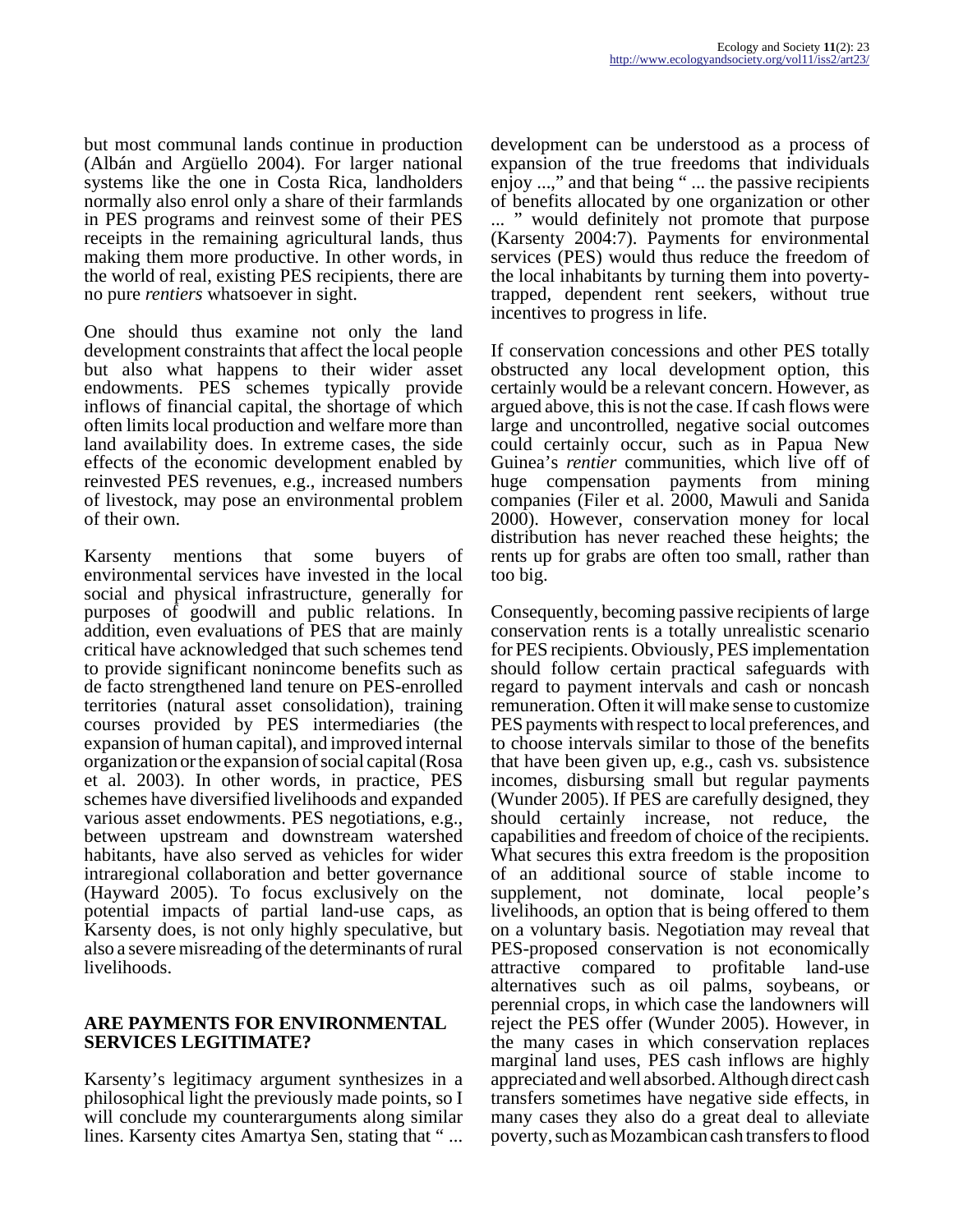victims and demobilized soldiers (Hanlon 2004), the payment of public pensions in the Brazilian Amazon, or the remittances sent by those working abroad to many developing countries.

In principle, one could certainly imagine extreme cases of PES recipients being lured into a scheme and then trapped afterward. However, PES programs almost always have exit options, and, to my knowledge, no systematic PES traps have been identified in the literature. An elaborate case study (Asquith et al. 2002) of the Noel Kempff carbonconservation PES program in Bolivia, which was established a decade ago in three remote communities adjacent to an extended national park, found that conservation had indeed reduced their traditional forest incomes by limiting forest extractions and terminating employment with logging companies. However, the compensatory PES payments were higher than these losses, so that the net community economic gains from PES were positive (U.S. \$128,580). Two recent overview assessments of the preliminary evidence also conclude that poor PES recipients generally become better off as a result of PES participation (Grieg-Gran et al. 2005, Pagiola et al. 2005).

For those concerned about the welfare of rural wage laborers and other poor people who do not own land, it is true that they may more easily lose their jobs because of PES schemes such as conservation setasides that restrict local activities. However, PES critics have entirely focused on PES recipients, a group that clearly tends to benefit. Why focus all the power of negative imagination on voluntary business proposals offered to cash-poor rural people? Why stubbornly prophesy negative local welfare impacts from PES when there is little evidence that this actually happens? Why slash a theoretically well-founded concept that has hardly had a chance to get its feet wet? In spite of its poor adoption, sustainable forest management has long benefited from tolerance, patience, and a willingness to experiment. If conservation approaches are to receive a badly needed impulse of innovative thinking and field testing, just a portion of that tolerance and patience would be highly welcome for PES programs. Only in this way can PES eventually find their consolidated place in the conservation toolbox.

*Responses to this article can be read online at: <http://www.ecologyandsociety.org/vol11/iss2/art23/responses/>*

### **Acknowledgments:**

*I am grateful to comments from two anonymous reviewers and from Robert Nasi, Alain Karsenty, and participants at the IUFRO conference in Brisbane (August 2005). Thanks to the European Union and the Swiss Agency for Development and Cooperation (SDC) for financially supporting this research.* 

### **LITERATURE CITED**

**Albán, M., and M. Argüello.** 2004. *Un análisis de los impactos sociales y económicos de los proyectos de fijación de carbono en el Ecuador; el caso de PROFAFOR - FACE.* Mercados para Servicios Ambientales, Number 07. International Institute for Environment and Development, London, UK.

**Asquith, N., M. Vargas-Ríos, and J. Smith.** 2002. Can forest-protection carbon projects improve rural livelihoods? Analysis of the Noel Kempff Mercado Climate Action Project, Bolivia. *Mitigation and Adaptation Strategies for Global Change* **7**:323-337.

**Bulkan, J.** 2004. Reply to Niesten and Rice's comment. *International Forestry Review* **6** (1):61-63.

**Chapin, M.** 2004. A challenge to conservationists. *World Watch Magazine*(November/December):17-31.

**Echavarría, M., J. Vogel, M. Albán, and F. Meneses.** 2004. *The impacts of payments for watershed services in Ecuador.* Markets for Environmental Services, No. 04. International Institute for Environment and Development, London, UK.

**Ferraro, P., and A. Kiss.** 2002. Direct payments to conserve biodiversity. *Science* **298**:1718-1719.

**Ferraro, P., and R. Simpson.** 2002. The costeffectiveness of conservation payments. *Land Economics* **78**(3):339-353.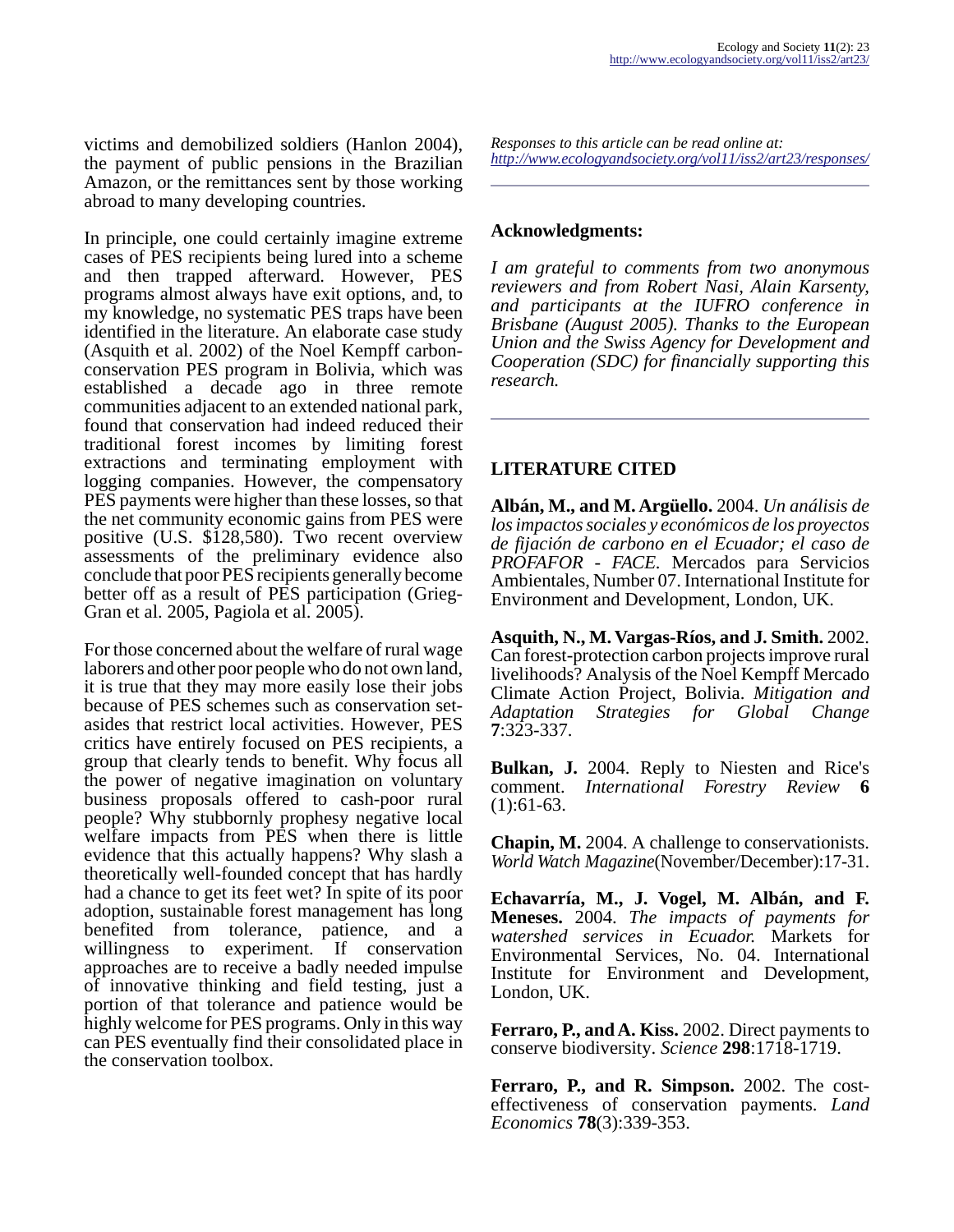**Filer, C., D. Henton, and R. Jackson.** 2000. *Landowner compensation in Papua Nw Guinea's mining and petroleum sectors.* Papua New Guinea Chamber of Mines and Petroleum, Port Moresby, Papua New Guinea.

**Grieg-Gran, M.** 2000. *Fiscal incentives for biodiversity conservation: the ICMS Ecológico in Brazil.* IIED Environmental Economics Discussion Paper No. 00-01. International Institute for Environment and Development, London, UK.

**Grieg-Gran, M., I. T. Porras, and S. Wunder.** 2005. How can market mechanisms for forest environmental services help the poor? Preliminary lessons from Latin America. *World Development* **33** (9):1511-1527.

**Hanlon, J.** 2004. It is possible to just give money to the poor? *Development and Change* **35** (2):375-383.

**Hayward, B.** 2005. *From the mountain to the tap: How land use and water management can work for the rural poor.* Natural Resources International, Hayle, UK.

**Heyman, J., and D. Ariely.** 2004. Effort for payment: a tale of two markets. *Psychological Science* **15**(11):787-793.

**Kaimowitz, D.** 2000. Forestry assistance and tropical deforestation: why the public doesn't get what it pays for. *International Forestry Review* **2** (3):225-231.

**Karsenty, A.** 2004. Des rentes contre le développement? Les nouveaux instruments d'acquisition mondiale de la biodiversité et l'utilisation des terres dans les pays tropicaux. *Mondes en développement* **127**(3):1-9.

**Karsenty, A., and R. Nasi.** 2004. Un commentaire sur l'article de E. Niesten et R. Rice. Les "concessions de conservation" sonnent-elles le glas de l'aménagement forestier durable? *Revue Tiers Monde* **45**(177):153-162.

**Landell-Mills, N., and I. T. Porras.** 2002. *Silver bullet or fool's gold? A global review of markets for forest environmental services and their impact on the poor.* International Institute for Environment and Development, London, UK.

**Mawuli, A., and O. Sanida.** 2000. *Landowners' mineral rent-quest and use in Papua New Guinea.* National Research Institute, Boroko, Papua New Guinea.

**May, P. H., F. Veiga Neto, V. Denardin, and W. Loureiro.** 2002. Using fiscal instruments to encourage conservation: municipal responses to the "ecological" value-added tax in Paraná and Minas Gerais, Brazil. Pages 173-200 *in* S. Pagiola, J. Bishop, and N. Landell-Mills, editors. *Selling forest environmental services: market-based mechanisms for conservation and development.* Earthscan, London, UK.

**Molnar, A., S. Scherr, and A. Khare.** 2003. *Who conserves the world's forests? A new assessment of conservation and investment trends.* Ecoagriculture Partners, Washington, D.C., USA.

**Niesten, E., and R. Rice.** 2004. Sustainable forest management and conservation incentive agreements. *International Forestry Review* **6**:56-60.

**Pagiola, S., A. Arcenas, and G. Platais.** 2005. Can payments for environmental services help reduce poverty? An exploration of the issues and the evidence to date. *World Development* **33**:(2):237-253.

**Pagiola, S., J. Bishop, and N. Landell-Mills, editors.** 2002. *Selling forest environmental services: market-based mechanisms for conservation and development.* Earthscan, London, UK.

**Pagiola, S., and I.-M. Ruthenberg.** 2002. Selling biodiversity in a coffee cup: shade-grown coffee and conservation in Mesoamerica. Pages 103-126 *in* S. Pagiola, J. Bishop, and N. Landell-Mills, editors. *Selling forest environmental services: market-based mechanisms for conservation and development.* Earthscan, London, UK.

**Pearce, D., F. Putz, and J. Vanclay.** 2003. Sustainable forestry in the tropics: panacea or folly? *Forest Ecology and Management* **172**(2/3):229-247.

**Poore, D. P.** 2003. *Changing landscapes: the development of the International Tropical Timber Organization and its influence on tropical forest management.* Earthscan, London, UK.

**Rice, D., R. E. Gullison, and J. W.Reid.** 1997. *Can sustainable management save tropical forests?* Scientific American, New York, New York, USA.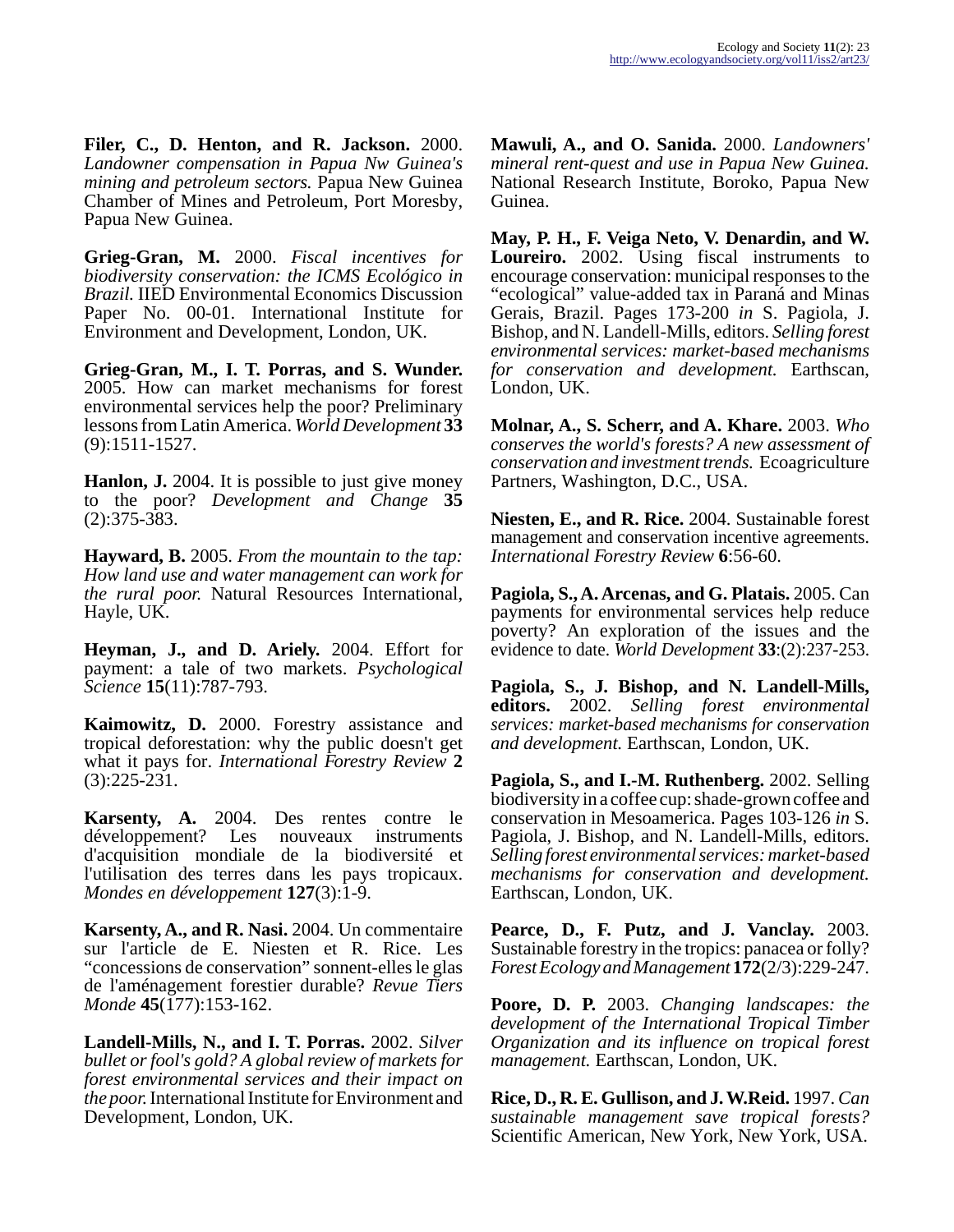**Romero, C., and G. I. Andrade.** 2004. International conservation organizations and the fate of local tropical forest conservation initiatives. *Conservation Biology* **18**(2):578-580.

**Rosa, H., S. Kandel, and L. Dimas.** 2003. *Compensation for environmental services and rural communities.* Programa Salvadoreño de Investigación sobre Desarrollo y Medio Ambiente, San Salvador, El Salvador.

**Salafsky, N., and E. Wollenberg.** 2000. Linking livelihoods and conservation: a conceptual framework and scale for assessing the integration of human needs and biodiversity. *World Development* **28**(8):1421-1438.

**Simpson, R., and R. A. Sedjo.** 1996. Paying for the conservation of endangered ecosystems: a comparison of direct and indirect approaches. *Environment and Development Economics* **1**:241-257.

**van Noordwijk, M., F. Chandler, and T. P. Tomich.** 2004. *An introduction to the conceptual basis of RUPES: rewarding upland poor for envrionmental services.* World Agroforestry Center, Bogor, Papua New Guinea.

**Vincent, J. R.** 1992. The tropical timber trade and sustainable development. *Science* **256**(5064):1651-1655.

**Vogel, J.** 2002. *Markets or metaphors? A sustainable livelihoods approach to the management of environmental services: two cases from Ecuador.* International Institute for Environment and Development, London, UK, and Ecodecisión, Quito, Ecuador.

**White, A. and A. Martin.** 2002. *Who owns the world's forests? Forest tenure and public forests in transition.* Center for International Environmental Law, Washington, D.C., USA.

**Wunder, S.** 2005. *Payments for environmental services: some nuts and bolts.* CIFOR Occasional Paper No. 42. Center for International Forestry Research, Jakarta, Indonesia.

**Wunder, S., B. Campbell, R. Iwan, J. A. Sayer, and L. Wollenberg.** 2004. *When donors get cold feet: the community conservation concession in Setulang (Kalimantan, Indonesia) that never happened.* Center for International Forestry Research, Bogor, Indonesia.

**Wunder, S., and M. T. Vargas.** 2005. *Beyond "markets"; why terminology matters.* Available online at: [http://ecosystemmarketplace.com/pages/article.](http://ecosystemmarketplace.com/pages/article.opinion.php?component_id=1252&component_version_id=6544&language_id=12) [opinion.php?component\\_id=1252&component\\_ver](http://ecosystemmarketplace.com/pages/article.opinion.php?component_id=1252&component_version_id=6544&language_id=12) sion  $id=6544\&$ language  $id=12$ .